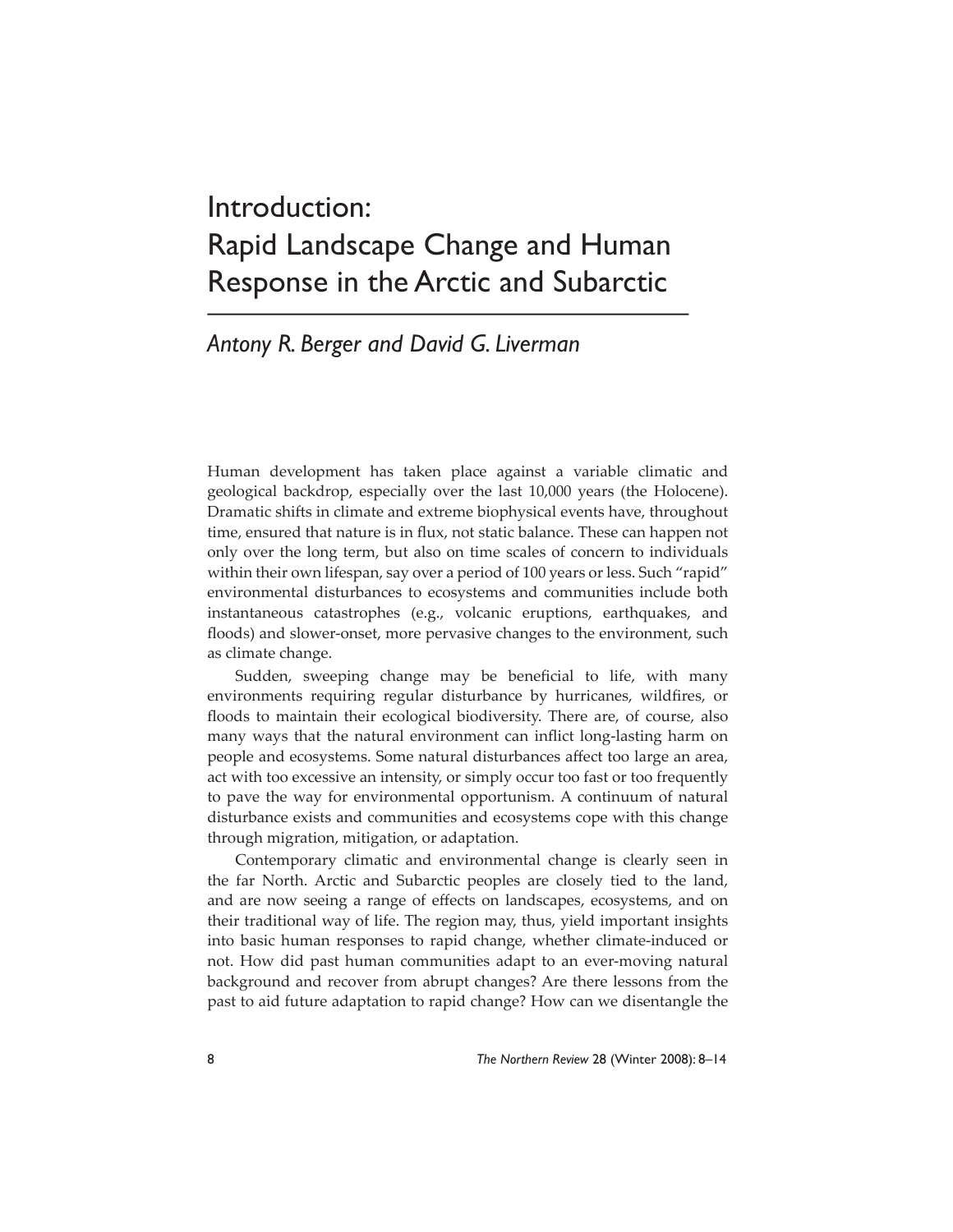environmental and cultural consequences of natural change from the results of human actions?

These questions were at the core of a two-year international project funded by the International Council of Scientific Unions entitled "Dark Nature - Rapid Natural Change and Human Responses," which held six interdisciplinary meetings in 2004 and 2005. The project helped to refine the record of rapid environmental changes affecting physical environments and ecosystems during the Holocene, and examined how past societies and communities reacted in the face of harmful change. The meetings were held in areas where major natural changes have had profound effects on people and ecosystems in Africa, Asia, Europe, and North and South America.

The fifth Dark Nature conference was held at Yukon College in Whitehorse, Yukon Territory on June 15–17, 2005, under the title "Rapid landscape change and human response in the Arctic and Subarctic." The meeting reviewed research on the effects of Holocene climate and landscape change in the North, and research on the chronology and nature of past environmental events. Participants sought insights from past landscape changes and the ways in which ancient peoples responded that might be useful for today's changing environments. Research presentations contributed to a reconstruction of the history of environmental and cultural transitions and to unravelling the cultural history of major environmental downturns. Of special interest were the contributions by and about Yukon First Nations and other northern Aboriginal peoples, for there is still a need to integrate scientific research with their concerns.

The articles in this issue of the *Northern Review* give but a small sampling of the many topics discussed at the conference. They do, however, illustrate well the inter- and multidisciplinary nature of the meeting and the kinds of disciplines involved in tackling such a complex issue as environmental change and its effects on human history. Abstracts and short summaries of the other papers and posters presented can be found on the conference website (www.taiga.net/rapidchange). A brief summary of these follows.

David Liverman (Geological Survey of Newfoundland & Labrador) reviewed ways to track rapid geological changes in northern landscapes, and Suzanne Leroy (Brunel University, UK, and leader of the Dark Nature project) gave a keynote address on patterns of environmental change and collapse of civilizations. Marianne Douglas (University of Toronto) described rapid warming in the high Arctic over the last 150 years as shown by research on lake sediments. Lesleigh Anderson (University of Massachusetts) outlined a study of high-resolution records of climate variability as shown by lake sediments in the southwest Yukon, and David Fisher (Geological Survey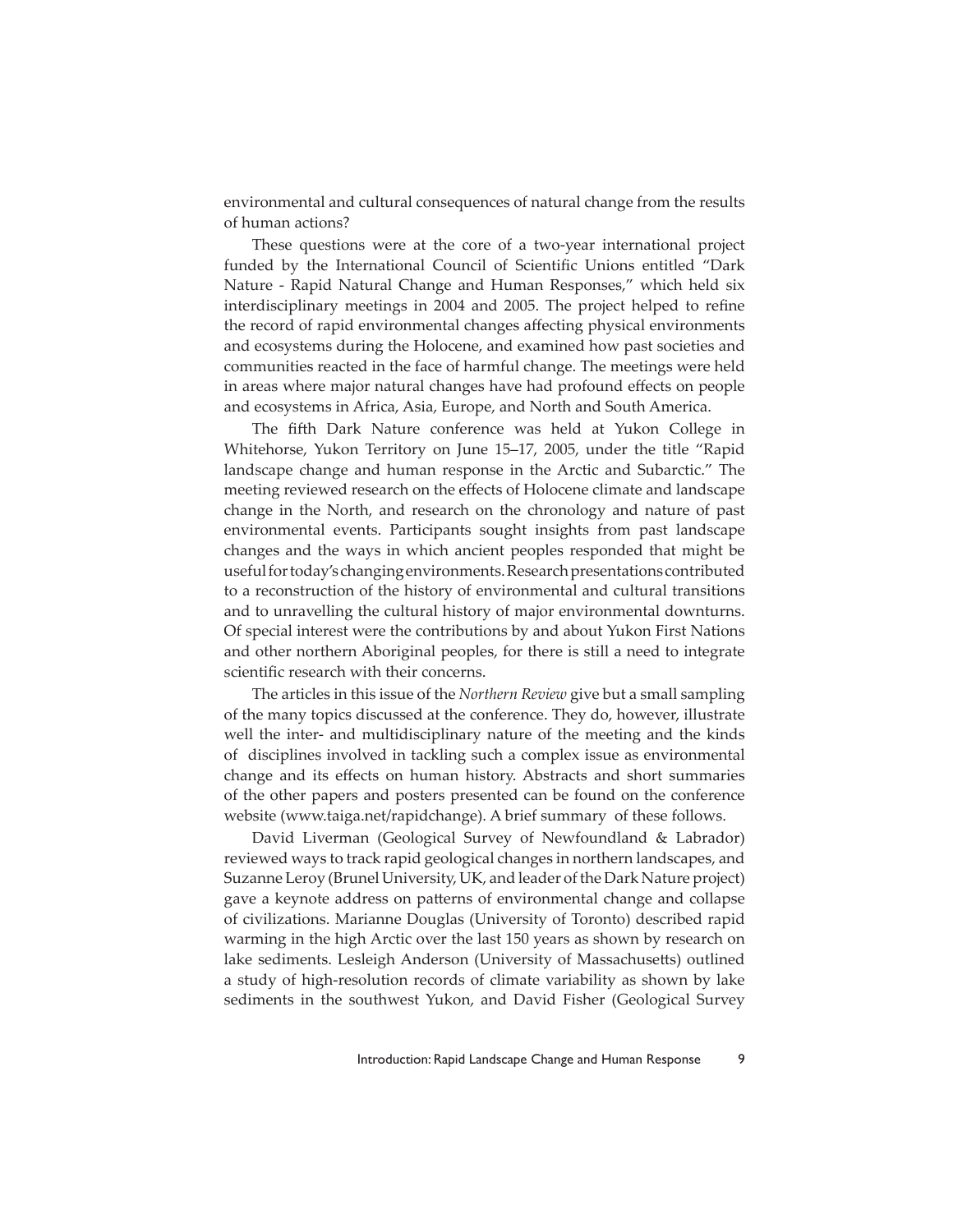of Canada) interpreted the results of Mount Logan ice core studies. Chris Burn (University of Ottawa) provided an excellent example of community involvement in research with his project on permafrost changes that is assisted by volunteer monitors in Mayo, Yukon. Two Russian scientists— Marina Liebman and Alexander Kizyakov (Earth Cryosphere Institute, Moscow)—described the relationship between permafrost, landslides, and climate change in the Russian Arctic.

Oleg Raspopov (St. Petersburg) discussed cyclical climate variation on the Eurasian Arctic coast as delineated by 500-year tree ring records. Brian Luckman (University of Western Ontario) reviewed a variety of tree ring studies in the Yukon, demonstrating chronological control and providing insight on rapid landscape changes in the Kluane area. Ryan Danby (University of Alberta) showed clear evidence of recent changes at treeline in Kluane, and Dan Youngblut (Carleton University) examined fire records in the Yukon using tree ring evidence. Suzanne Carrière (Wildlife and Fisheries, Northwest Territories) gave an interesting presentation linking fire history, snowshoe hare populations, and rapid development of defences in birch in Arctic Canada; and Scott Green (University of Northern British Columbia) looked at detailed forest ecology across treelines.

Julie Brigham-Grette (University of Massachusetts) provided a long-term view of climate, sea level changes, and vegetation changes in Beringia, and related this to the history of human occupation in the area. Kevin Edwards (Aberdeen University) examined the Norse settlements in the Faroe Islands, Iceland, and Greenland, applying paleoecological information to give insight into the historical record. Luis Borrero (CONICET, Buenos Aires) talked about paleoecological studies from Patagonia, and suggested that the archaeological record showed a population that was resilient and flexible, surviving climatic shifts with little problem. Greg Hare (Yukon Heritage) described some results from ice-patch work in the Yukon, where careful examination of perennial but now melting ice patches, used by caribou to escape summer heat, revealed a collection of superbly preserved artifacts. He demonstrated a clear cultural change, with the adoption of bow and arrow hunting methods coincident with the fall of the White River ash. This points to a major disruption of society perhaps caused by the effects of volcanic eruption.

Nick Brooks (University of East Anglia) outlined the relationship between risk, hazard, and vulnerability, and commented on the balance between adaptation and mitigation in response to change. Using examples from northern Africa, he demonstrated different means by which past civilizations adapted, as well as the costs associated with adaptation. Wayne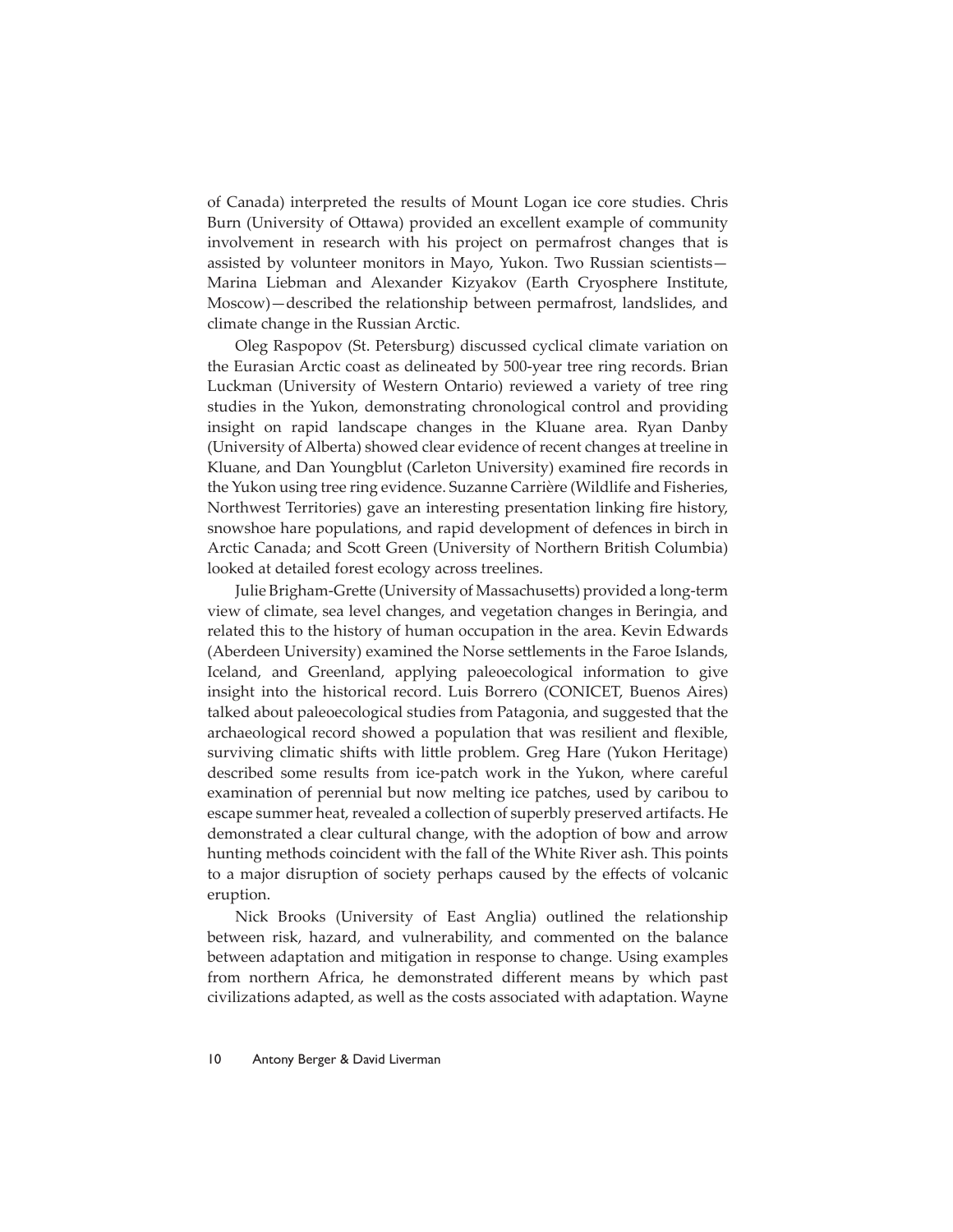Howell (Glacier Bay National Park) showed how oral history of the Huna Tlingit related to glacier expansion in Glacier Bay, Alaska. Karl Gad and Frank Duerden (Ryerson University) illustrated how newspaper reports could be used to portray a history of hazards, using the Yukon as an example.

The meeting ended with a lively discussion of how to improve communication between scientists, communities, and the media, and how to ensure greater involvement of northern peoples in Arctic research. These and other key points were summarized in a conference statement on rapid landscape change (reproduced below). This was sent to various news media and circulated through the Internet to remind readers of the importance of integrating scientific research with social concerns as climate change becomes ever more evident.

The Whitehorse conference was hosted by the Northern Climate ExChange, which was created in 2000 as an independent source of information and action in response to the awareness that climate change impacts were being felt first and foremost in the North. The conference also received assistance from many local organizations, including the Canadian Climate Impacts and Adaptation Research Network, Yukon College, Yukon Geological Survey, and the Yukon Department of Tourism and Culture. Support for young researchers and foreign participants was provided by the International Council for Science, the International Union of Geological Sciences and the International Union for Quaternary Research, the Canadian International Development Agency, the Association of Universities and Colleges of Canada, and the Canadian Quaternary Association. About one hundred people took part, representing First Nations, Arctic organizations, governments, and universities, and including geographers, earth scientists, ecologists, archaeologists, anthropologists, and environmental philosophers.

# **The Conference Statement**

# **Rapid Landscape Change and Human Response in the Arctic & Subarctic: A Message from Whitehorse, June 17, 2005**

The Arctic and Subarctic are now undergoing disturbing changes to land and sea, ecosystems and people. Coastal erosion, increases in landslides, melting of permafrost and glaciers, changes in sea ice distribution and timing, influx of new species and decrease in others (e.g., caribou, polar bears, seals, birds), and many changes to boreal and tundra flora are commonly reported. Potential damage to towns, roads, and other built structures is now a major concern. Because the Arctic and Subarctic are integral parts of the global earth system, changes in the North are both driven by and have consequences for other regions.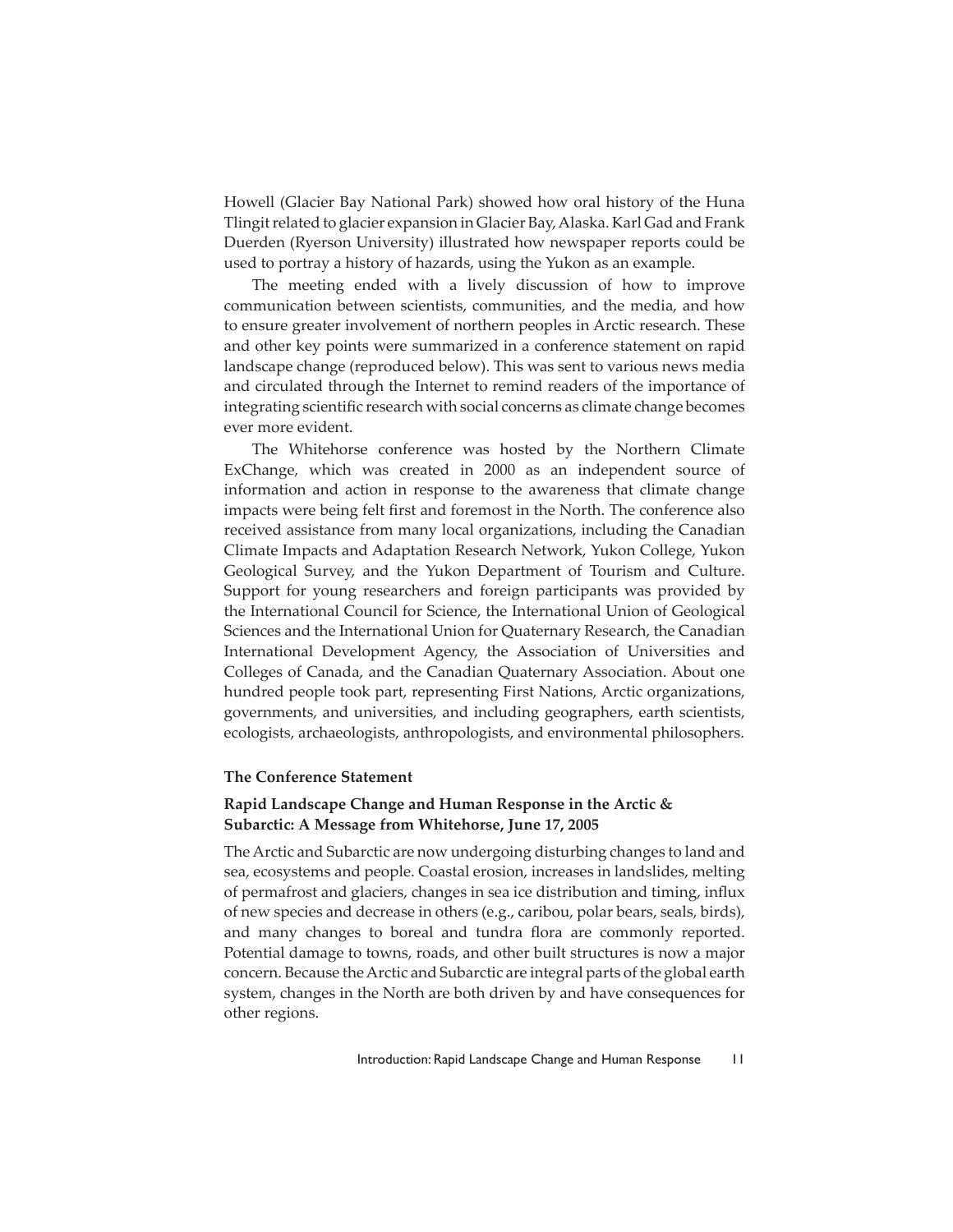In addition to climatic variations, there are also rapid disturbances associated with forest fires, earthquakes, volcanic eruptions, and other nonclimatic "drivers" of environmental change. Sudden and surprising changes will continue to be common. However, in many places, social, economic, and political pressures interact tightly and intricately with natural climatic and non-climatic earth processes, so that they are very difficult to separate. Despite potential benefits, rapid changes on land and sea are typically disruptive and challenge efforts to maintain stability and to achieve a more lasting and equitable society.

Extensive paleoenvironmental and archaeological research shows that there were earlier periods of abrupt climatic and landscape change, which affected trees and plants, animals, and aquatic life, as well as the people who depended upon them for sustenance. Though the current warming is clearly linked to human activity, such as greenhouse gas emissions, this is unlikely to have been so in the case of changes that took place more than 500–1,000 years ago. Many past changes took place on a millennial time scale, but others appear to have been much more rapid, even taking place over a few years: these would certainly have been obvious to local people.

 Their own stories and culture indicate that as conditions on land and sea changed, the early peoples of the North adapted their migration and living patterns. Changes in average temperature of a few degrees Celsius or less can be linked to major shifts in hunting modes and to occupation-abandonment cycles. However, northern peoples have maintained cultural continuity and creativity in the face of marked environmental and social change. Indeed, the history of Arctic exploration by Europeans is replete with disasters and tragedies that might have been avoided had local environmental knowledge been taken into account.

While there are obvious difficulties in reading the lessons of the distant past, and in understanding the way early people reacted to environmental stress, we affirm that their story, when better understood, can add insight to the contemporary situation, as climatic and environmental crises loom ahead. How, for example, was cultural and ecological diversity maintained? Traditional ecological knowledge is a different way of knowing, which can contain insights of value for environmental management.

Belief systems and actions, and the way people think about nature are likely to be strongly influenced by their experience with rapid change. There are, for example, northern traditions in which glaciers are held to be living entities and require certain behaviours towards them.

Their contemporary dependence on built structures may have increased the vulnerability of northern peoples to climate change. Elsewhere, huge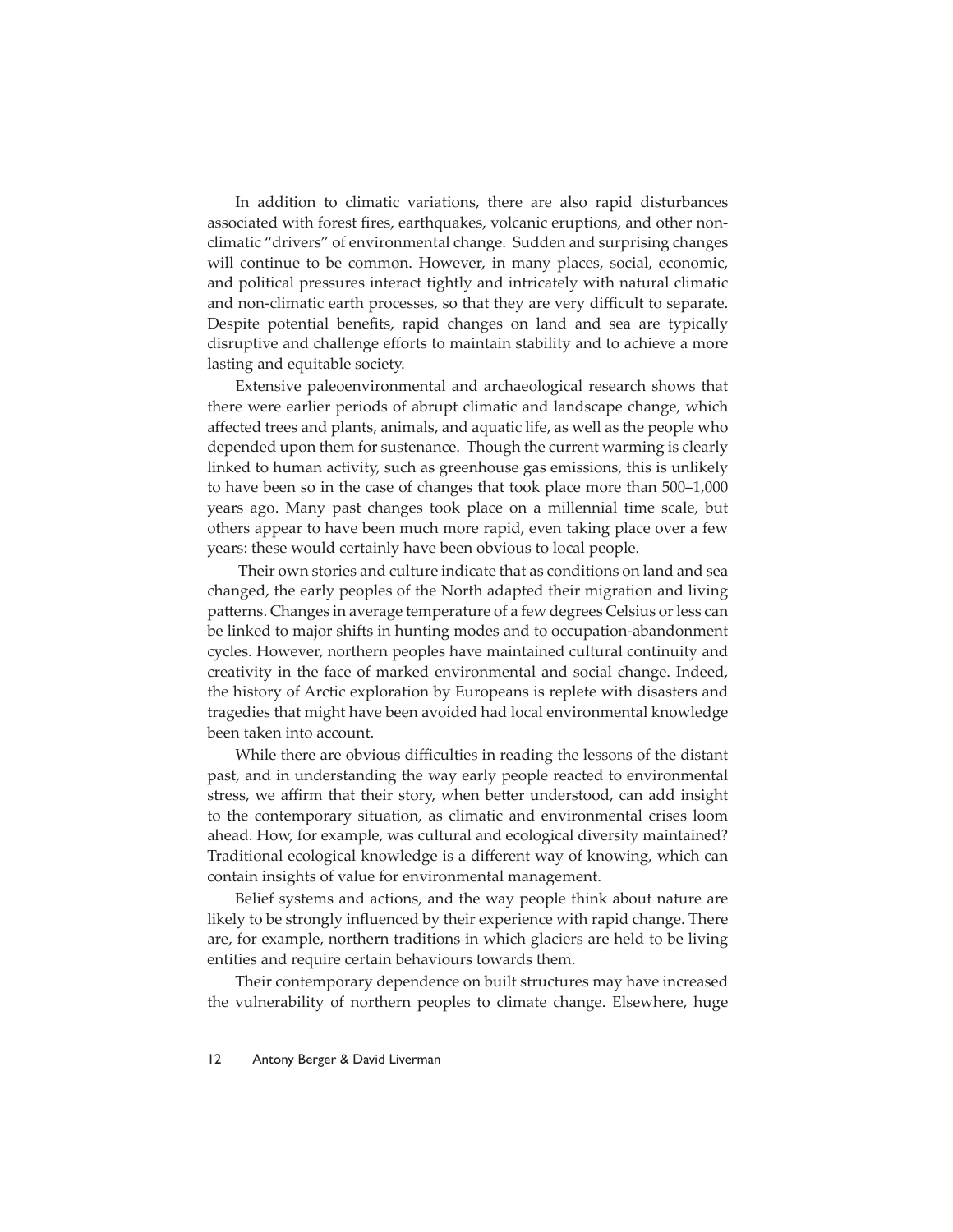cities and fixed international borders may leave modern societies less resilient than ancient ones when faced with certain environmental hazards and risks. Many people persist in living where earthquake, volcano, or flood risks are high; others return to tsunami-ravaged areas rather than seeking safer ground. Developing a capacity to adapt to change is a complex matter, and carries its own risks.

#### **We call upon governments and environmental authorities to ensure that:**

- Efforts to monitor and track environmental change, both current and past, are expanded and maintained into the future: sound planning requires accurate and current data from field, laboratory, and modelling studies;
- Those responsible for planning responses to future climate change take into account the effects of past rapid changes on people, settlements, and ecosystems;
- Because Indigenous people maintain close cultural and spiritual ties to the land and depend on it for food and medicine, a better understanding is developed of how northern ecosystems respond to climate and other environmental changes; and
- Decisions and policies recognize that rapid environmental change is part of the natural background—we emphasize that this does not lessen the urgency of dealing with human drivers of harmful change.

# **We call upon researchers working on environmental issues, past and present, to ensure that:**

- A more complete understanding is developed of the ways in which peoples' beliefs and values reflect their experience with landscape and climate change;
- Concepts of uncertainty, vulnerability, risk, and resiliency are discussed more widely in preparing for future changes;
- Ways are found to acknowledge in environmental policies the reality of the "perpetual" disappearance of life, as well as its continual renewal;
- A better understanding is developed about the mechanisms by which a society learns from its experience with past environmental changes and catastrophes;
- Efforts to learn from the lessons of Indigenous Knowledge are strengthened;